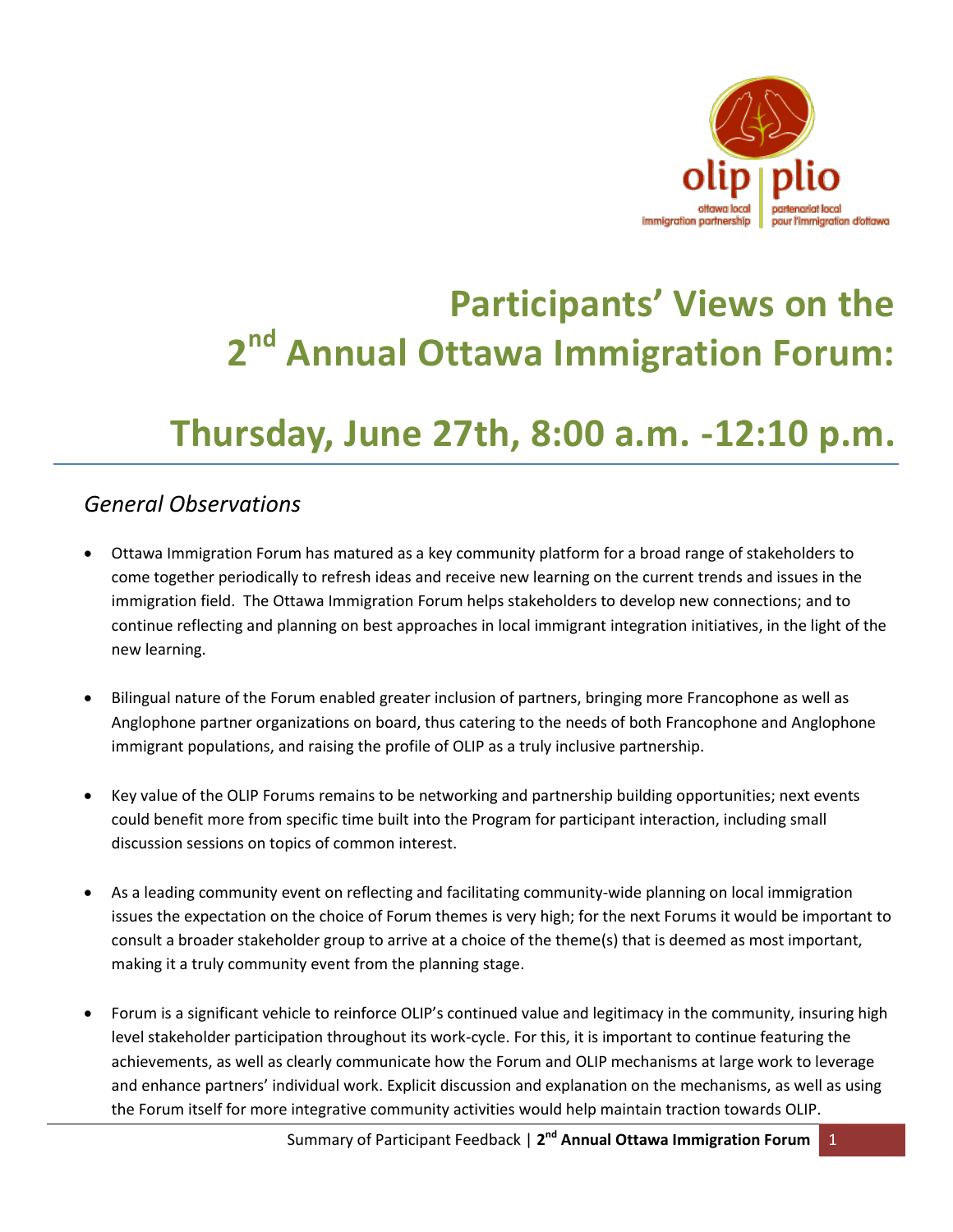# *Participant Feedback on Forum Components*

# *1. Forum Registration*

Forum participants expressed a very high level of satisfaction with Forum registration: 92% of respondents were either perfectly satisfied or very satisfied.



# *2. Pre-Forum Communication*

Overall, pre-forum communication was deemed as very satisfactory. However two participants indicated the following concerns:

- Google map on the Eventbrite showed a wrong location (although the address was right in all other communication).
- More information on Forum themes and presentations in advance would have further enhanced engagement.

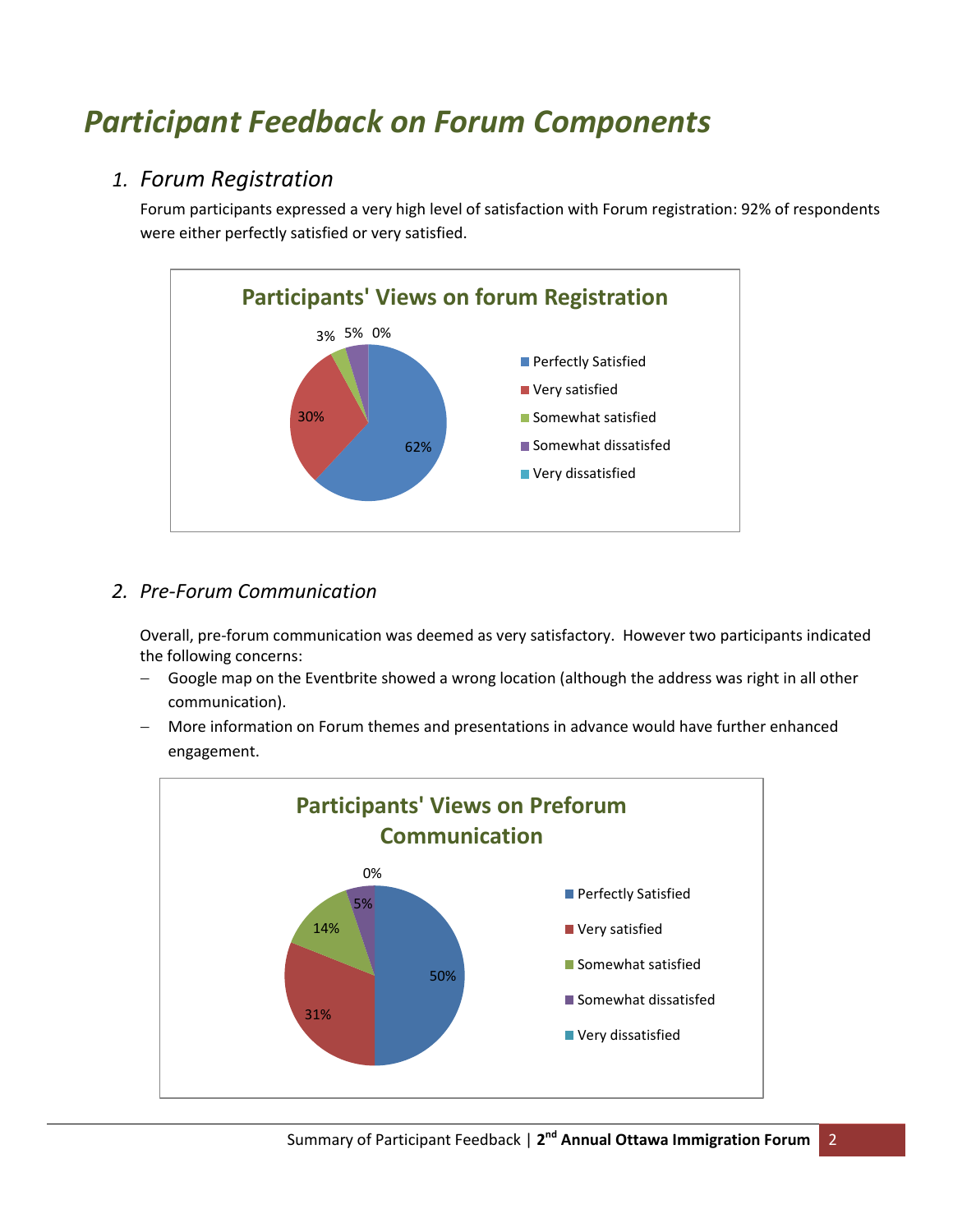#### *3. Venue*

Survey respondents expressed a very high level of satisfaction with the Forum venue. They saw the 2013 Forum venue to be a huge improvement from the 2012 Forum venue. Close and cosy atmosphere helped to focus and engage better, and the acoustics was much better. Still, a few concerns were expressed – these include:

- $\circ$  Proximity to other event held next door (having to walk through their registration area) created confusion and wrong walk-ins to both events.
- o Sound isolation from the event next door was not perfect.
- o Downtown parking was challenging.



#### *4. Bilingualism*

The Forum aimed to be a Bilingual event, with more francophone speakers, simultaneous translation (albeit in limited quantity of headsets), and Forum packages in both official languages. Participants expressed a great satisfaction with the Forum as a Bilingual event. One participant said that the greater attention paid to achieving a Bilingual event raised OLIP's profile as a bilingual entity, satisfied OLIP's francophone partners, and generating higher level of interest. Still, a few concerns were communicated by some participants – these are:

- o Simultaneous interpretation was only one way
- o One way interpretation disadvantaged the Anglophone participants.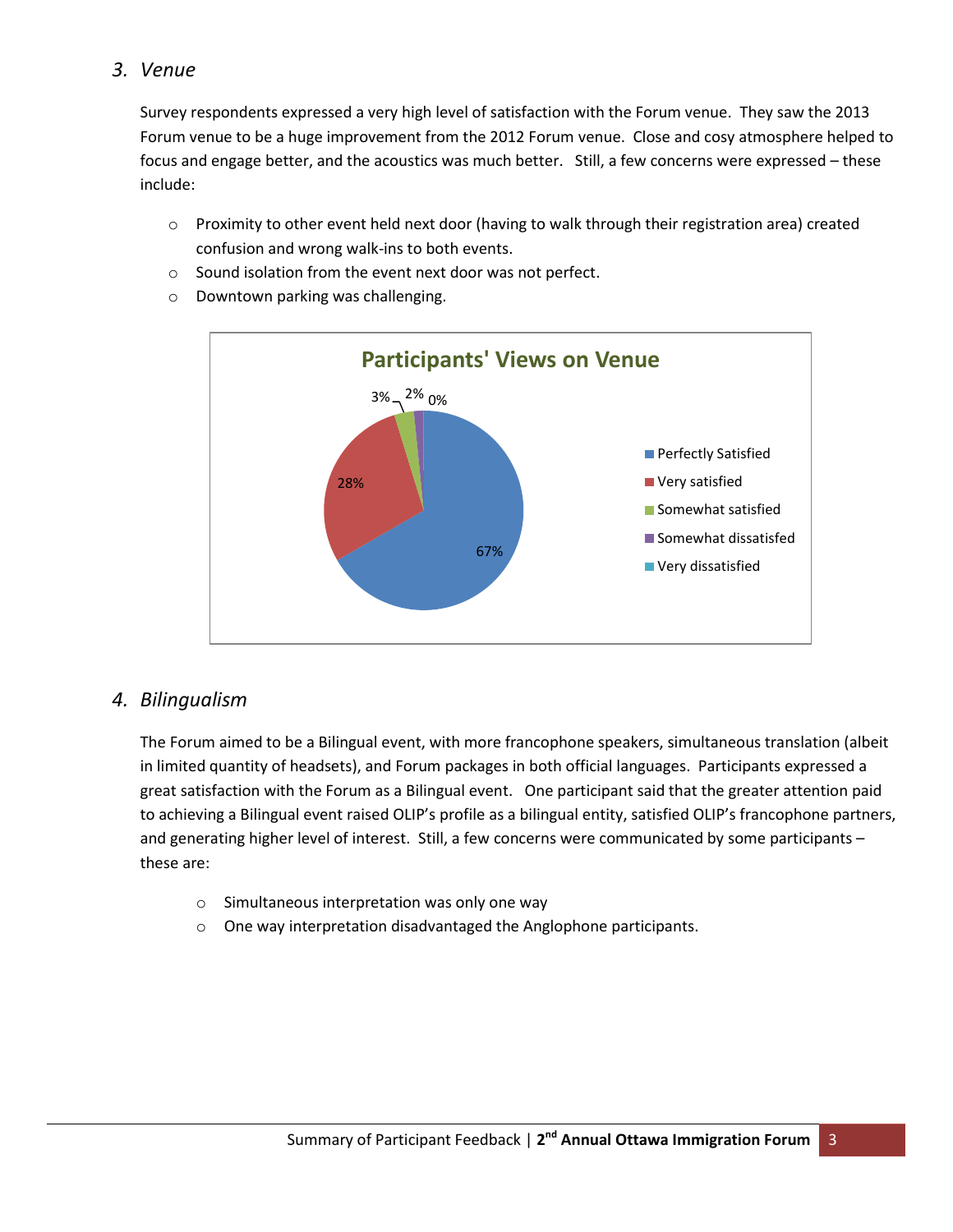

#### *5. Keynote Speaker*

Almost all respondents deemed the Keynote Speech by Gerry Clement, former Assistant Deputy Minister of Manitoba Labour and Immigration- to be the highlight of the Forum. The breadth of the information presented using the examples of Manitoba best practice was highly appreciated. The content of the Keynote speech was seen to have implications for various sectors. The time allotted for Q&A was highly appreciated.



#### *6. Panel Discussion*

The theme of international student attraction and integration was deemed as timely and the discussion – informative. However, a few participants shared that there was a feeling that the session was rushed, with not enough time to thoroughly engage in Q&A.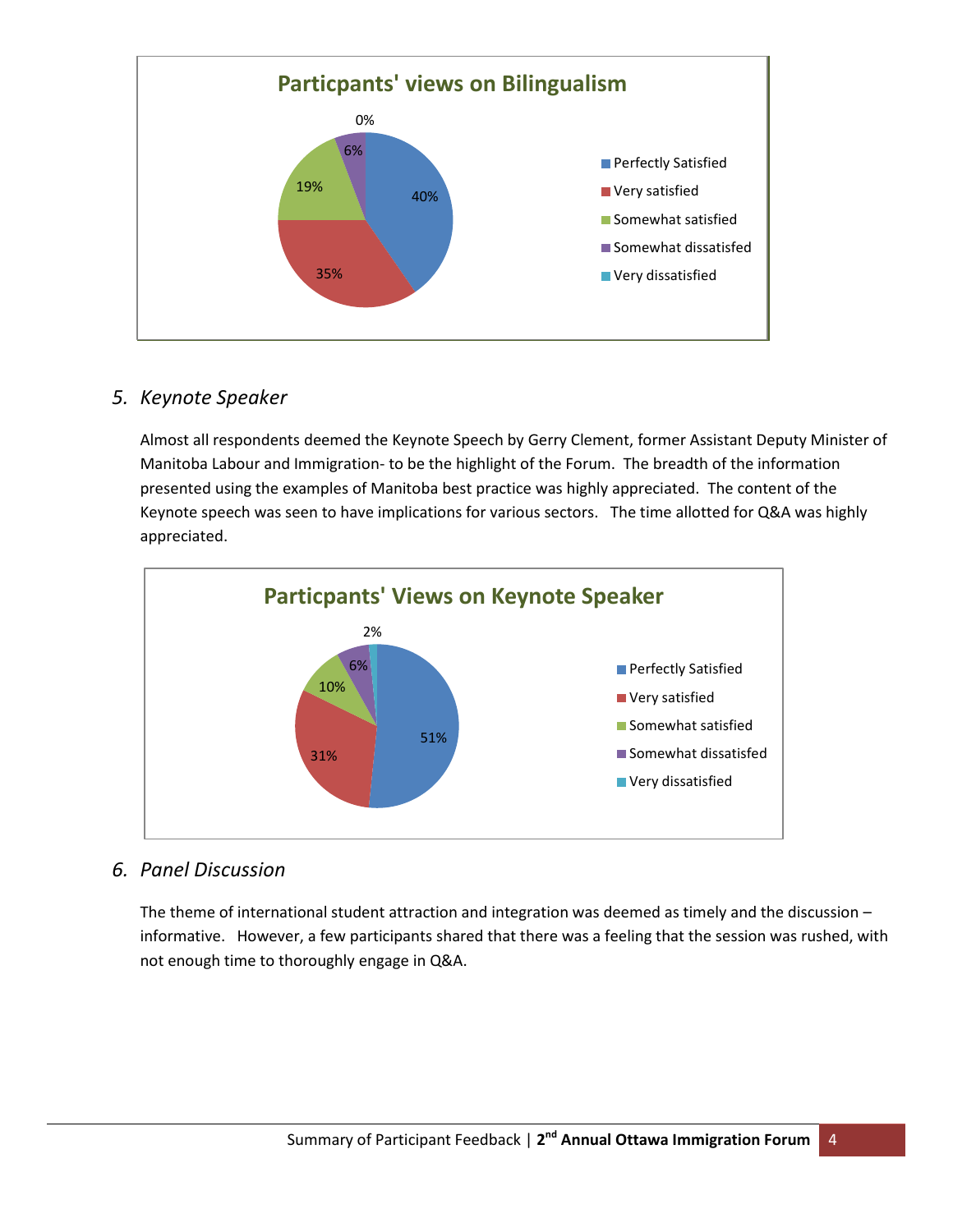

# *7. Networking Opportunities*

Majority of survey respondents were either perfectly satisfied (26%), or very satisfied (37%) with the opportunities provided for networking during the Forum. However, compared to the other components of the Forum, Networking Opportunities were not a major area of satisfaction. Drawing from participant feedback, this could be explained by the fact that the Forum did not include specific sessions designed for participant engagement and round table discussions.

The following suggestions for improvement were offered:

- Ice-breaking initiatives to encourage more participant interaction with each other.
- More booth displays by partner organizations as a way of encouraging interaction.
- More group discussion sessions around the areas of common interest.



# *8. Quailty of information*

Overall, Forum participants' feedback reflects a very high level of satisfaction with the caliber of speakers and quality of information provided and presented by speakers. The following suggestions for improvement were provided: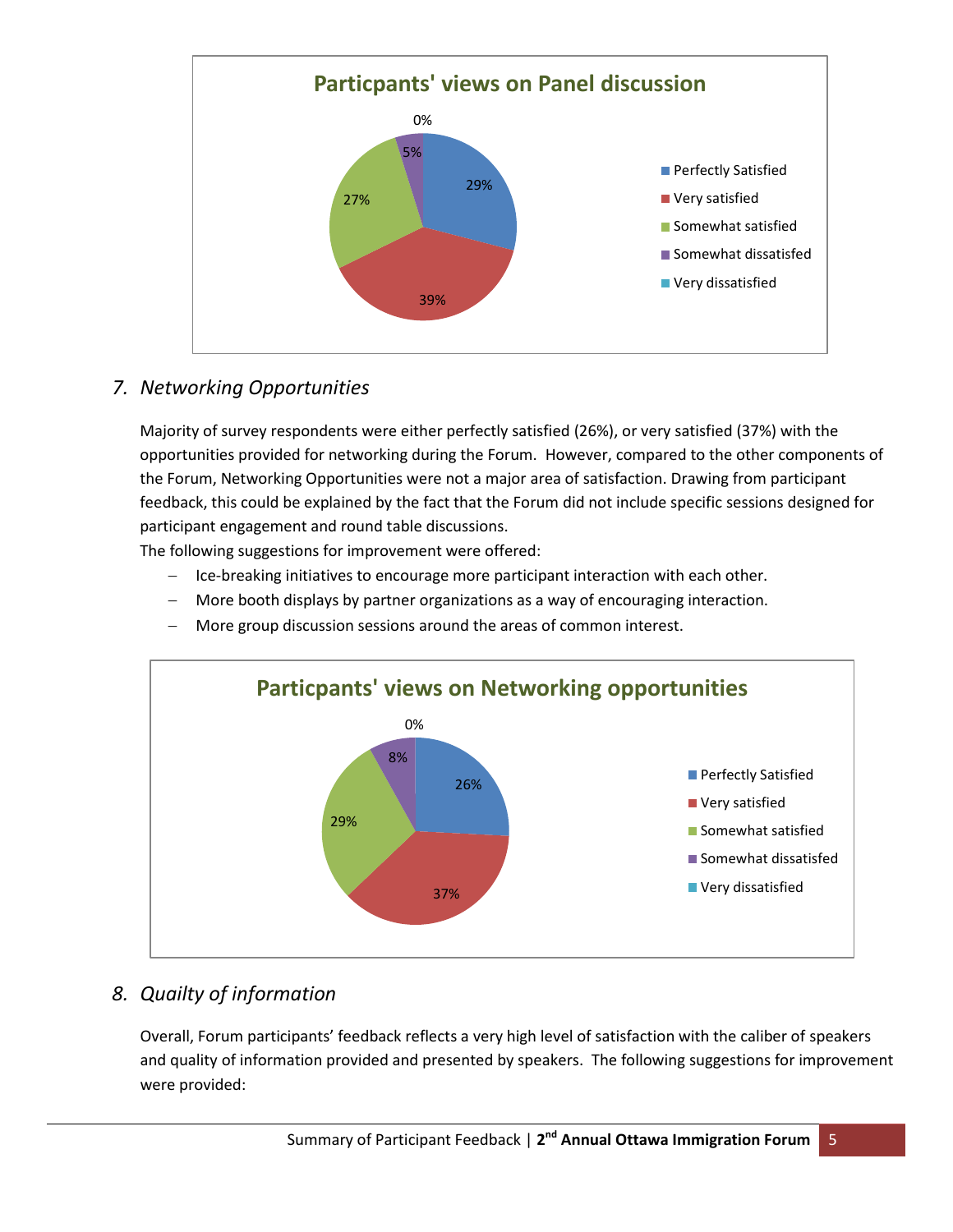- Involve more stakeholders in the selection of the Forum Theme.
- Ideas Box for participant suggestions of themes and pressing issues to be addressed by OLIP in future events was suggested.



#### *9. Overall Experience*

Respondents of the Forum evaluation survey expressed a high level of overall satisfaction with the  $2^{nd}$ Annual Ottawa Immigration Forum. A large majority of respondents (81%) were either perfectly satisfied or very satisfied. Some of the respondents provided the following suggestions for overall improvement:

 More discussion on concrete achievements of OLIP in mobilizing and leading the community around the Ottawa Immigration Strategy; community discussion on what's working well, challenges and how to move forward to promote OLIP vision and strategic objectives.



- A longer event with thorough discussion and engagement opportunities.